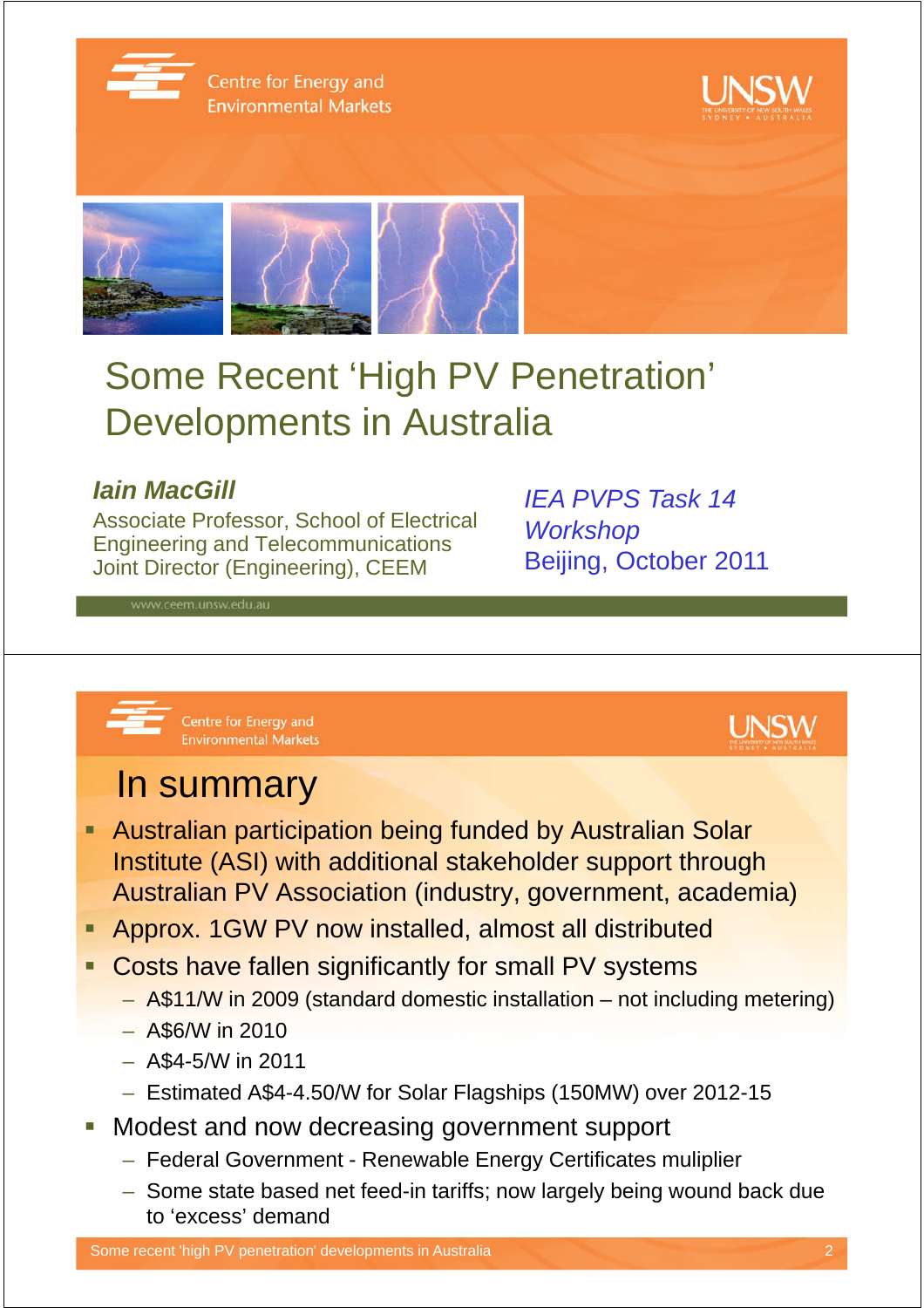



### Australian PV uptake has recently accelerated

- $\blacksquare$  High recent growth in PV deployment almost all residential systems
- Penetration levels in some regions of the Dx network becoming significant – solar cities, demographics, developer strategies



#### Centre for Energy and **Environmental Markets**

### **UNSW**

### nearly all small-scale domestic systems

- Almost all <5kW and connected to LV Distribution System
- Regional distribution a factor of climate but, particularly, also jurisdictional policy support (note: most state policies now being substantially wound back)

### **Proportion of owner occupied** homes with PV

(Morris, ATRAA Conf. Presentation, 2011)

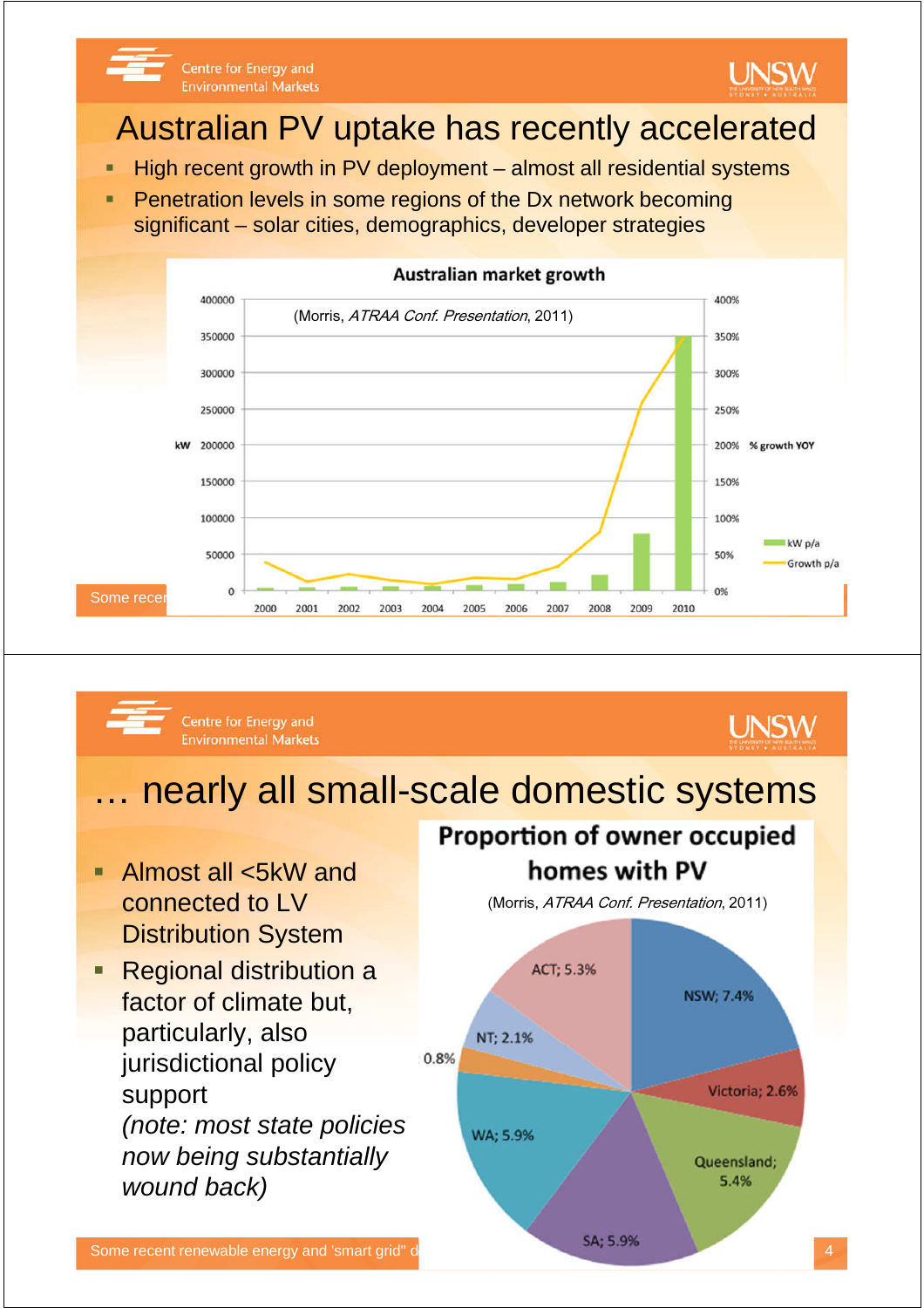

### Centre for Energy and **growing issues**



# **Solar dream** gets caught in gridlock

#### Peter Hall

Free ran<br>THE solar power revolution is<br>in danger of stalling, with the<br>state Government admitting the electricity grid is failing to<br>cope with its green vision.<br>Energy Minister Stephen<br>Robertson confirmed new ap-<br>plication

hoping for promised power<br>savings of up to \$540 via a<br>1.5kW system are in limbo, with<br>those wanting larger systems<br>even being asked to pay more<br>than \$20.000 to help cover

more than 107,000 Queensland more than  $107,000$  Queensland<br>households have jumped at the<br>Solar Bonus Scheme, launched<br>in 2008, exporting 72.5 million<br>kW hours back to the grid.<br>However, unless significant,<br>costly upgrades are completed,<br>many who mig

not be able to<br>
Energex is warning Queens-<br>
Energex is warning Queens-<br>
anders considering installing<br>
solar to make applications well<br>
an installer in case they are not<br>
an installer in case they are not<br>
solar to proceed aturation. Swanston said at this





# Potential Australian High PV Case Studies

- Alice Springs Solar City Case study now completed
	- Regional (50MW) grid with gas-fired generation
- Townsville Solar City (Magnetic Island)
	- PV with major demand management initiative

Centre for Energy and

**Environmental Markets** 

- Newington, Sydney
	- Former Sydney Olympics Atheletes village
- Blacktown Solar City
- High PV penetration diesel mini-grids
	- Primarily in the WA and NT

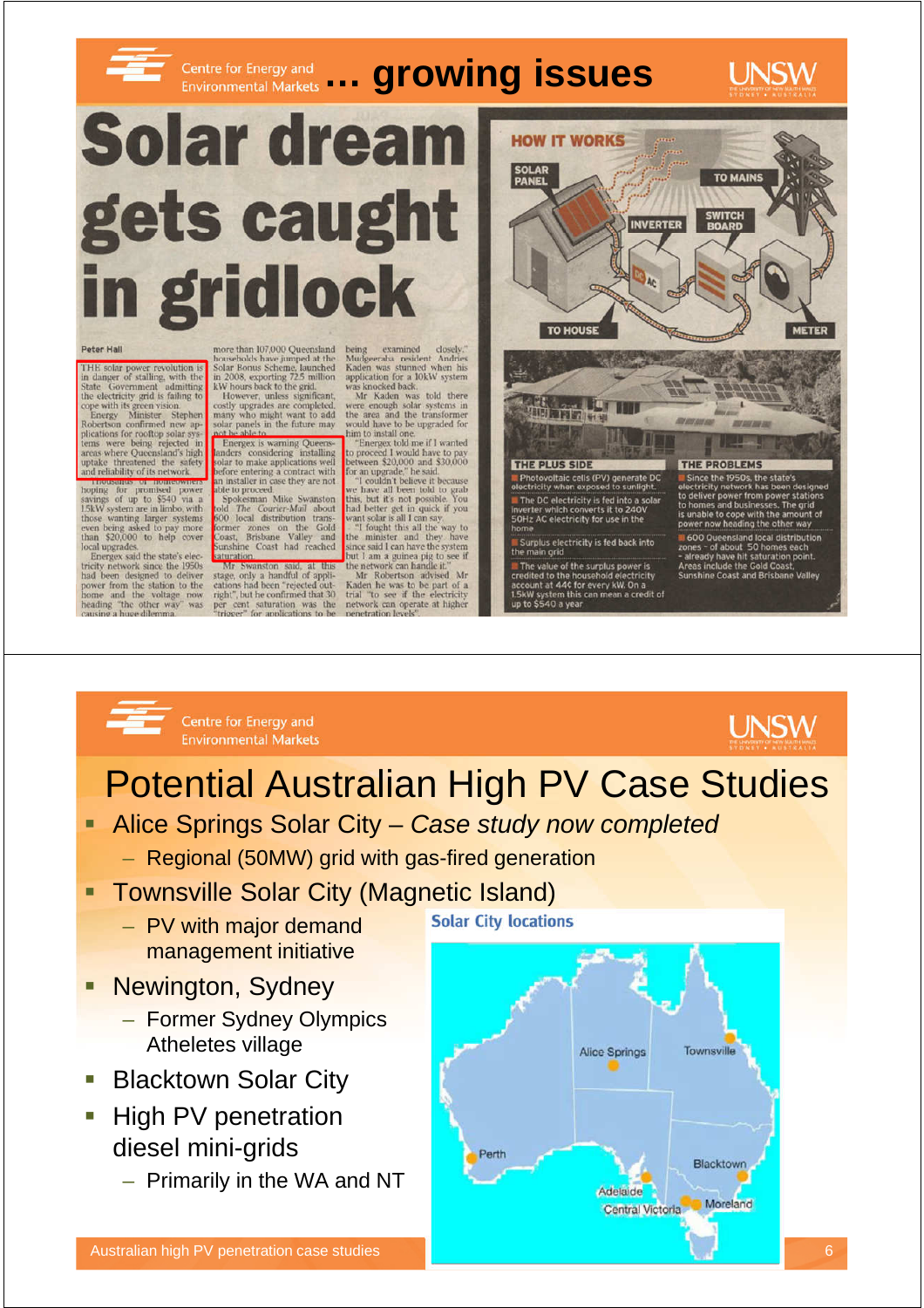

## Alice Springs Case Study





**June 2011** 

Some recent 'high PV penetration' developments in Australia 7

#### Centre for Energy and **Environmental Markets**

#### **TABLE OF CONTENTS**

|    | $\mathcal{P}$ |     |                                                                                                                                                                                                                                          |  |  |
|----|---------------|-----|------------------------------------------------------------------------------------------------------------------------------------------------------------------------------------------------------------------------------------------|--|--|
|    | 3             |     |                                                                                                                                                                                                                                          |  |  |
|    |               |     |                                                                                                                                                                                                                                          |  |  |
|    |               | 4.1 |                                                                                                                                                                                                                                          |  |  |
|    |               | 4.2 |                                                                                                                                                                                                                                          |  |  |
|    |               | 4.3 |                                                                                                                                                                                                                                          |  |  |
|    |               | 4.4 |                                                                                                                                                                                                                                          |  |  |
|    |               |     |                                                                                                                                                                                                                                          |  |  |
|    |               | 5.1 |                                                                                                                                                                                                                                          |  |  |
|    |               | 5.2 |                                                                                                                                                                                                                                          |  |  |
|    |               | 5.3 |                                                                                                                                                                                                                                          |  |  |
|    |               | 5.4 |                                                                                                                                                                                                                                          |  |  |
|    |               | 5.5 | Resolution Porter Meteorolyte defined the consequence of the complete the contraction and the consequence of the consequence of the consequence of the consequence of the consequence of the consequence of the consequence of           |  |  |
|    |               | 5.6 |                                                                                                                                                                                                                                          |  |  |
| £. |               |     | том на после постояния на полне на после на полне на полне на полне на полне на полне на полне на полне на полне на полне на полне на полне на полне на полне на полне на полне. В де                                                    |  |  |
|    | -3            |     | appendik 1 - Iea pwys task 1a and hunthre information resoligoes on high pv penetration in<br>ат с стенить и с пример.<br>Пара 1988 № 1998 № 1998 года составляется постояние можно постояние составляется постоянных постояние составля |  |  |
|    |               | 7.1 | 1988 - Paris 1980 - A discussions de la componentation de la componentation de la componentation de la componentation de la componentation de la componentation de la componentation de la componentation de la componentation           |  |  |
|    |               | 7.2 |                                                                                                                                                                                                                                          |  |  |

### **UNSW**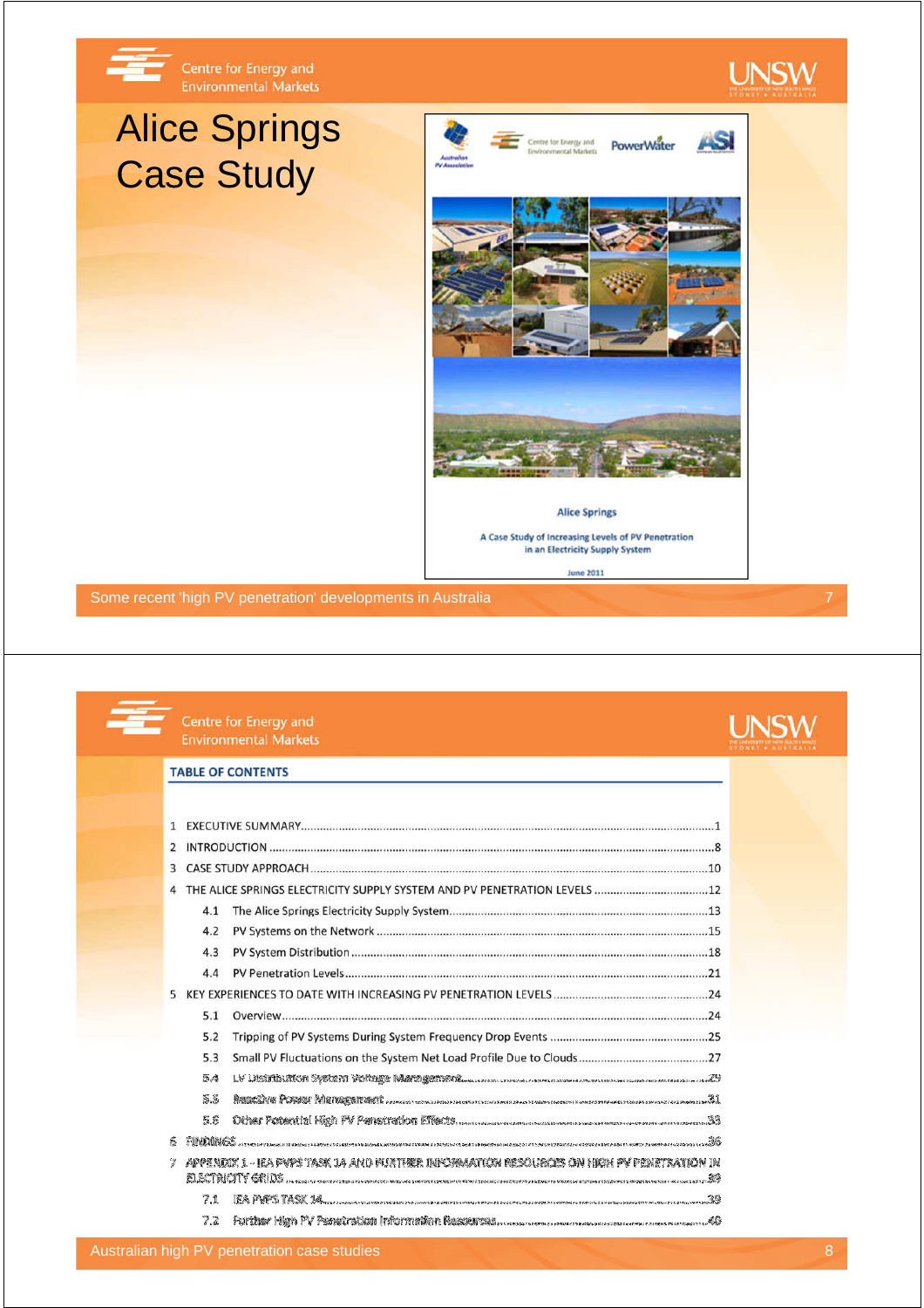



### Wider objectives for case studies

- **Engaging key stakeholders for appropriately facilitating** high PV penetrations
- **An emphasis on successful innovation for PV**
- Case studies of
	- Key issues arising from high PV penetrations in a range of Australian contexts
	- successful management of these high PV penetrations
	- Identification of future issues and options that support more proactive management in emerging high PV penetrations



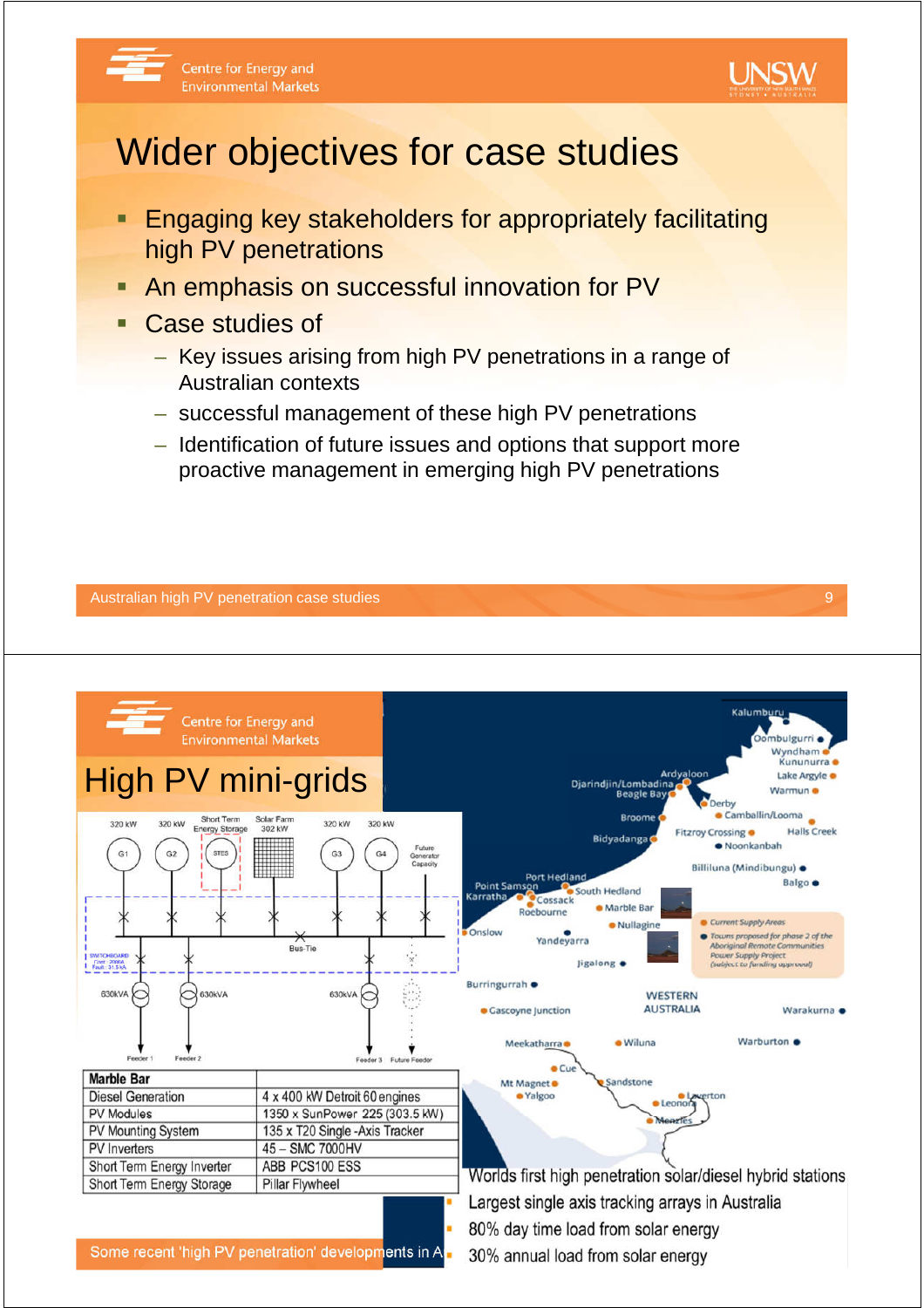

### **Environmental Markets** Solar Flagships

Centre for Energy and

Moree Solar Farm

- Funding for the development of large scale solar power in Australia: demonstration of the potential of solar energy in Australia, including efficient integration and operation of large scale solar power in Australia's energy markets.
- 150MW capacity Poly-crystalline panels
- Single axis tracking
- A\$600-700m estimated cost
- Construction to commence mid 2012
- Significant research funding component being led by CSIRO



UNSW